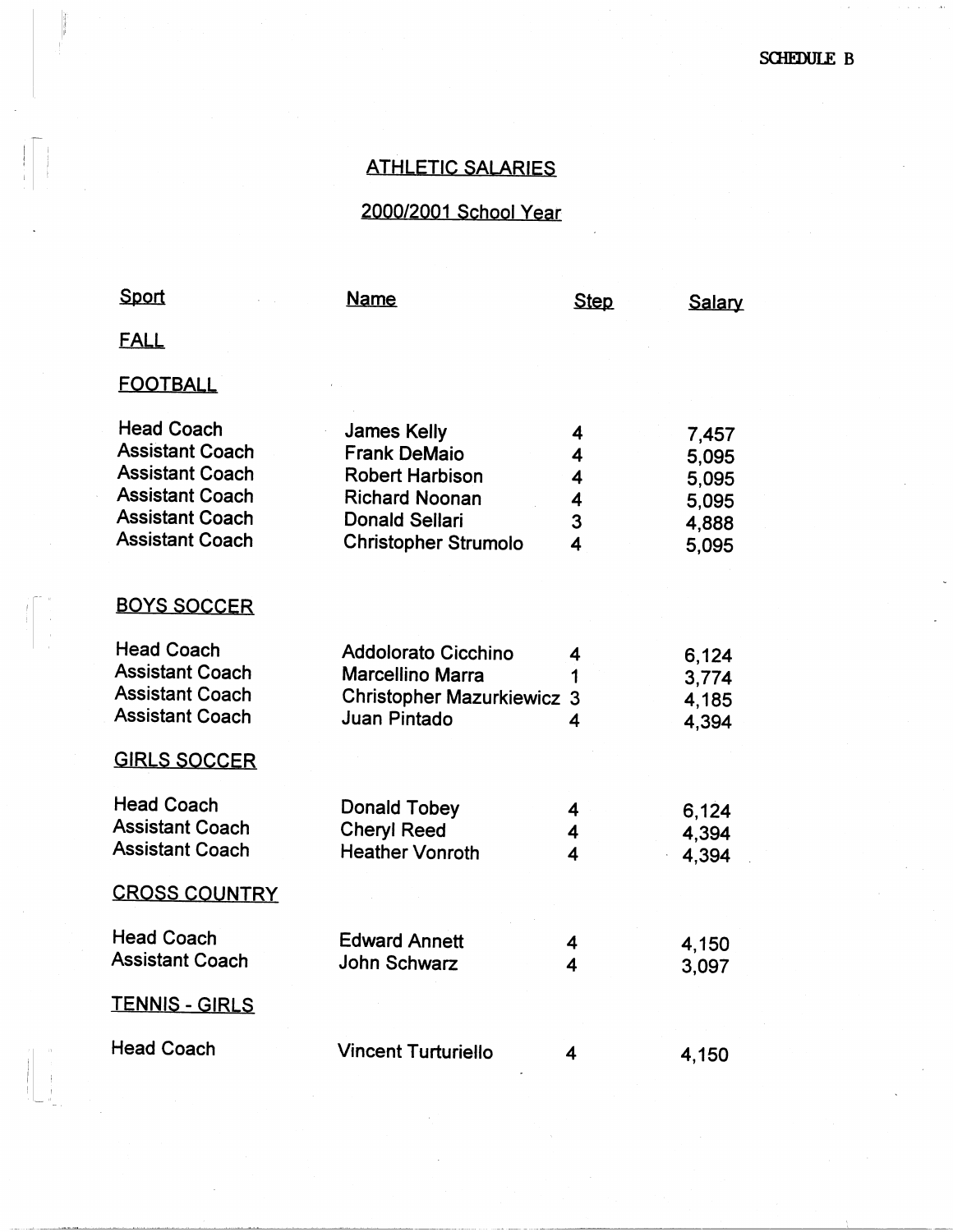| Sport                                                                 | <b>Name</b>                                                             | <b>Step</b>    | Salary                  |
|-----------------------------------------------------------------------|-------------------------------------------------------------------------|----------------|-------------------------|
| <b>VOLLEYBALL</b>                                                     |                                                                         |                |                         |
| <b>Head Coach</b><br><b>Assistant Coach</b>                           | <b>Steven Fenton</b><br><b>Kimberly Algieri</b>                         | $\overline{2}$ | 4,150<br>2,685          |
| <b>CHEERLEADING</b>                                                   |                                                                         |                |                         |
| <b>Head Coach</b><br><b>Assistant Coach</b><br><b>Assistant Coach</b> | Susan Furnari<br>Lisa Markman<br><b>Mary Pontrella</b>                  | 4<br>1<br>1    | 5,719<br>3,270<br>3,270 |
| <b>TWIRLER</b>                                                        |                                                                         |                |                         |
| <b>Head Coach</b>                                                     | <b>Gina Stockhausen</b>                                                 | 1              | 2,536                   |
| <b>VOCAL MUSIC</b>                                                    |                                                                         |                |                         |
| <b>Director</b>                                                       | Kathleen Bimbi                                                          | 4              | 3,885                   |
| <b>BAND</b>                                                           |                                                                         |                |                         |
| <b>Director</b><br><b>Assistant Director</b>                          | <b>Jarrett Zellea</b><br><b>Michael Cundari</b>                         | $\overline{2}$ | 5,506<br>3,979          |
| <b>BAND PROGRAM</b>                                                   |                                                                         |                |                         |
| <b>Drill Writer</b>                                                   | <b>David Marks</b>                                                      |                | 600                     |
| <b>WINTER</b>                                                         |                                                                         |                |                         |
| <b>BOWLING</b>                                                        |                                                                         |                |                         |
| <b>Head Coach</b>                                                     | George Ackerman                                                         | 4              | 3,885                   |
| <b>BOYS BASKETBALL</b>                                                |                                                                         |                |                         |
| <b>Head Coach</b><br><b>Assistant Coach</b><br><b>Assistant Coach</b> | <b>Robert Harbison</b><br>Lawrence J. Mitschow<br><b>Vernon Shepard</b> | 2<br>3<br>4    | 5,710<br>4,185<br>4,394 |
|                                                                       |                                                                         |                |                         |

 $\mathcal{O}(\mathcal{O}(n^2))$  . The contract of the set of the set of the set of the set of the  $\mathcal{O}(\mathcal{O}(n^2))$ 

 $\begin{array}{c} \begin{array}{c} \begin{array}{c} \begin{array}{c} \begin{array}{c} \end{array} \\ \begin{array}{c} \end{array} \\ \begin{array}{c} \end{array} \\ \begin{array}{c} \end{array} \\ \begin{array}{c} \end{array} \\ \begin{array}{c} \end{array} \\ \begin{array}{c} \end{array} \\ \begin{array}{c} \end{array} \\ \begin{array}{c} \end{array} \\ \begin{array}{c} \end{array} \\ \begin{array}{c} \end{array} \\ \begin{array}{c} \end{array} \\ \begin{array}{c} \end{array} \\ \begin{array}{c} \end{array} \\ \begin{array}{c} \end{$ 

 $\hat{\mathcal{L}}$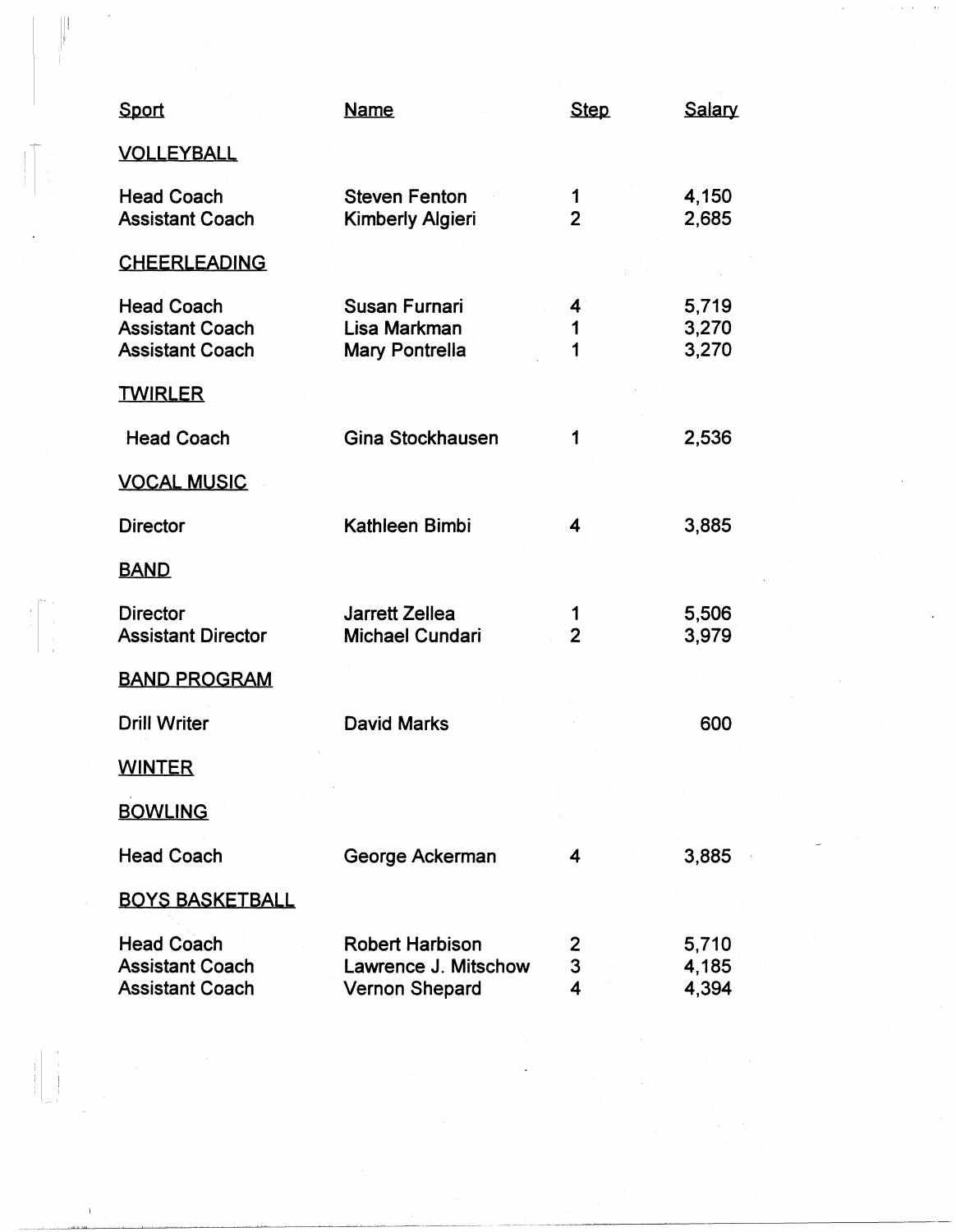| Sport                                                                                                                                               | Name                                                                                                                                         | <b>Step</b>                                                                         | Salary                                             |
|-----------------------------------------------------------------------------------------------------------------------------------------------------|----------------------------------------------------------------------------------------------------------------------------------------------|-------------------------------------------------------------------------------------|----------------------------------------------------|
| <b>RIFLE</b>                                                                                                                                        |                                                                                                                                              |                                                                                     |                                                    |
| <b>Head Coach</b>                                                                                                                                   | <b>Frank Zintl</b>                                                                                                                           | $\overline{\mathbf{4}}$                                                             | 3,885                                              |
| <b>WINTER TRACK</b>                                                                                                                                 |                                                                                                                                              |                                                                                     |                                                    |
| <b>Head Coach</b><br><b>Assistant Coach</b><br><b>Assistant Coach</b>                                                                               | <b>Robert O'Dell</b><br><b>Edward Annett</b><br>Gerald Ryan                                                                                  | 4<br>4<br>4                                                                         | 6,124<br>4,394<br>4,394                            |
| <b>WRESTLING</b>                                                                                                                                    |                                                                                                                                              |                                                                                     |                                                    |
| <b>Head Coach</b><br><b>Assistant Coach</b><br><b>Assistant Coach</b>                                                                               | Carmen LoRe<br><b>Christopher Chern</b><br><b>Christopher Rosati</b>                                                                         | 4<br>4<br>4                                                                         | 6,124<br>4,394<br>4,394                            |
| <b>GIRLS BASKETBALL</b>                                                                                                                             |                                                                                                                                              |                                                                                     |                                                    |
| <b>Head Coach</b><br><b>Assistant Coach</b><br><b>Assistant Coach</b>                                                                               | <b>Theresa Hrubash</b><br><b>Sarah Clarke</b><br>Luann Zullo                                                                                 | 4<br>$\overline{2}$<br>4                                                            | 6,124<br>3,979<br>4,394                            |
| <b>ICE HOCKEY</b>                                                                                                                                   |                                                                                                                                              |                                                                                     |                                                    |
| <b>Head Coach</b>                                                                                                                                   | <b>Darren Groh</b>                                                                                                                           | 4                                                                                   | 6,124                                              |
| <b>SPRING</b>                                                                                                                                       |                                                                                                                                              |                                                                                     |                                                    |
| <b>GOLF</b>                                                                                                                                         |                                                                                                                                              |                                                                                     |                                                    |
| <b>Head Coach</b>                                                                                                                                   | Joseph Musciotto                                                                                                                             | $\overline{\mathbf{4}}$                                                             | 3,885                                              |
| <b>TRACK - BOYS/GIRLS</b>                                                                                                                           |                                                                                                                                              |                                                                                     |                                                    |
| <b>Head Coach</b><br><b>Assistant Coach</b><br><b>Assistant Coach</b><br><b>Assistant Coach</b><br><b>Assistant Coach</b><br><b>Assistant Coach</b> | <b>Robert O'Dell</b><br><b>Edward Annett</b><br>Kelli Cerniglia<br><b>Andrew Linfante</b><br><b>Christopher Rosati</b><br><b>Gerald Ryan</b> | 4<br>4<br>$\overline{2}$<br>$\overline{\mathbf{4}}$<br>$\overline{\mathbf{2}}$<br>4 | 6,124<br>4,394<br>3,979<br>4,394<br>3,979<br>4,394 |

 $\mathcal{A}$ 

 $\begin{array}{c} \begin{array}{c} \begin{array}{c} \begin{array}{c} \end{array} \\ \begin{array}{c} \end{array} \\ \begin{array}{c} \end{array} \end{array} \end{array} \end{array}$ 

 $\begin{array}{c} \begin{array}{c} \begin{array}{c} \begin{array}{c} \end{array} \\ \begin{array}{c} \end{array} \\ \begin{array}{c} \end{array} \\ \begin{array}{c} \end{array} \\ \begin{array}{c} \end{array} \\ \begin{array}{c} \end{array} \\ \begin{array}{c} \end{array} \\ \begin{array}{c} \end{array} \\ \begin{array}{c} \end{array} \\ \begin{array}{c} \end{array} \end{array} \end{array}$